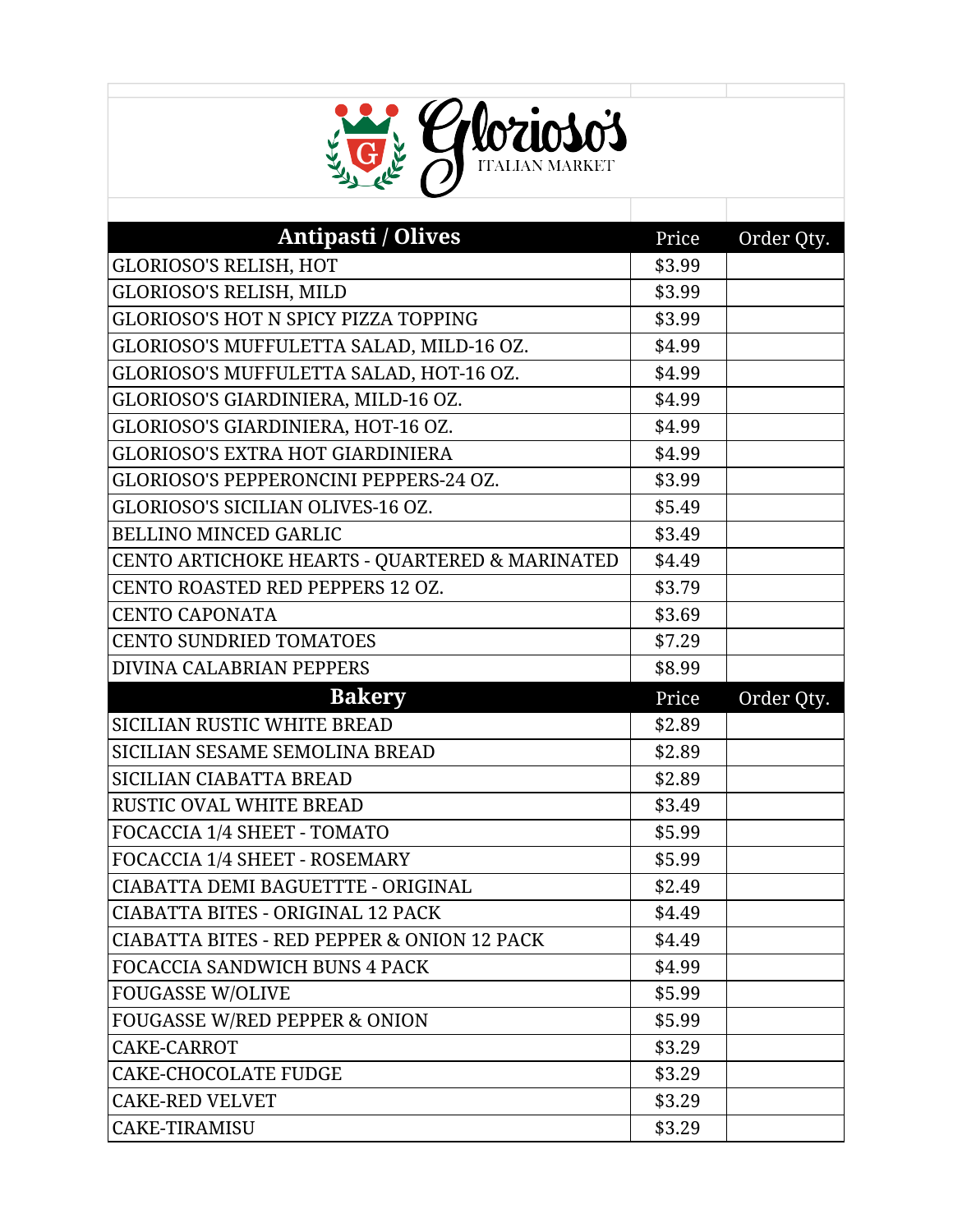| CHEESECAKE, BROWN COW                           | \$6.49 |            |
|-------------------------------------------------|--------|------------|
| <b>CAKE-ITALIAN LEMON</b>                       | \$5.49 |            |
| CAKE-PISTACHIO MARSCAPONE                       | \$4.49 |            |
| CHEESECAKE, CARAMEL PECAN                       | \$4.99 |            |
| <b>CAKE-MOLTEN CHOCOLATE</b>                    | \$4.49 |            |
| MUFFIN-CINNAMON COFFEE CAKE                     | \$2.09 |            |
| MUFFIN-PISTACHIO                                | \$2.09 |            |
| MUFFIN-BLUEBERRY                                | \$2.09 |            |
| <b>MUFFIN-PEACH</b>                             | \$2.09 |            |
| MUFFIN-CHOCOLATE CHIP                           | \$2.09 |            |
| DANISH, BISTRO LEEK PARMESAN                    | \$3.09 |            |
| DANISH, BISTRO SPINACH FETA                     | \$3.09 |            |
| DANISH, BISTRO MARGHERITA                       | \$3.09 |            |
| CROISSANTS-RASPBERRY                            | \$1.99 |            |
| CROISSANTS-BLUEBERRY                            | \$1.99 |            |
| CROISSANTS-CHOCOLATE                            | \$1.99 |            |
| CROISSANTS-STRAWBERRY                           | \$1.99 |            |
| <b>CROISSANT CURVED ALL BUTTER</b>              | \$1.49 |            |
| TRIPLE CHOCOLATE COOKIE - DAVID'S               | \$1.89 |            |
| <b>REESE'S COOKIE - DAVID'S</b>                 | \$1.89 |            |
| <b>M&amp;M COOKIE - DAVID'S</b>                 | \$1.89 |            |
| SALTED CARAMEL COOKIE - DAVID'S                 | \$1.89 |            |
| <b>SMORES COOKIE - DAVID'S</b>                  | \$1.89 |            |
| TRAVELING TREATS - KITCHEN SINK BROWNIES        | \$4.99 |            |
| TRAVELING TREATS-CHOCOLATE PEANUT BUTTER CRISPY | \$2.49 |            |
| <b>BUNS-HOT CROSSED 9 PACK</b>                  | \$5.49 |            |
| ROLLS, VIENNA - SINGLE                          | \$0.49 |            |
| ROLLS, VIENNA - 6 PACK                          | \$2.89 |            |
| <b>DANISH CHEESE POCKETS</b>                    | \$2.19 |            |
| <b>Beverages</b>                                | Price  | Order Qty. |
| MARLEY HERBAL HONEY MOOD CBD TEA                | \$4.99 |            |
| MARLEY LEMON RASPBERRY MOOD CBD TEA             | \$4.99 |            |
| MARLEY PEACH RASPBERRY MOOD CBD TEA             | \$4.99 |            |
| <b>GTS GINGERADE KOMBUCHA</b>                   | \$3.99 |            |
| GTS COSMIC CRANBERRY KOMBUCHA                   | \$3.99 |            |
| <b>GTS GINGERBERRY KOMBUCHA</b>                 | \$3.99 |            |
| <b>GTS TRILOGY KOMBUCHA</b>                     | \$3.99 |            |
| STASH ENGLISH BREAKFAST TEA                     | \$2.49 |            |
| STASH PREMIUM GREEN TEA                         | \$2.49 |            |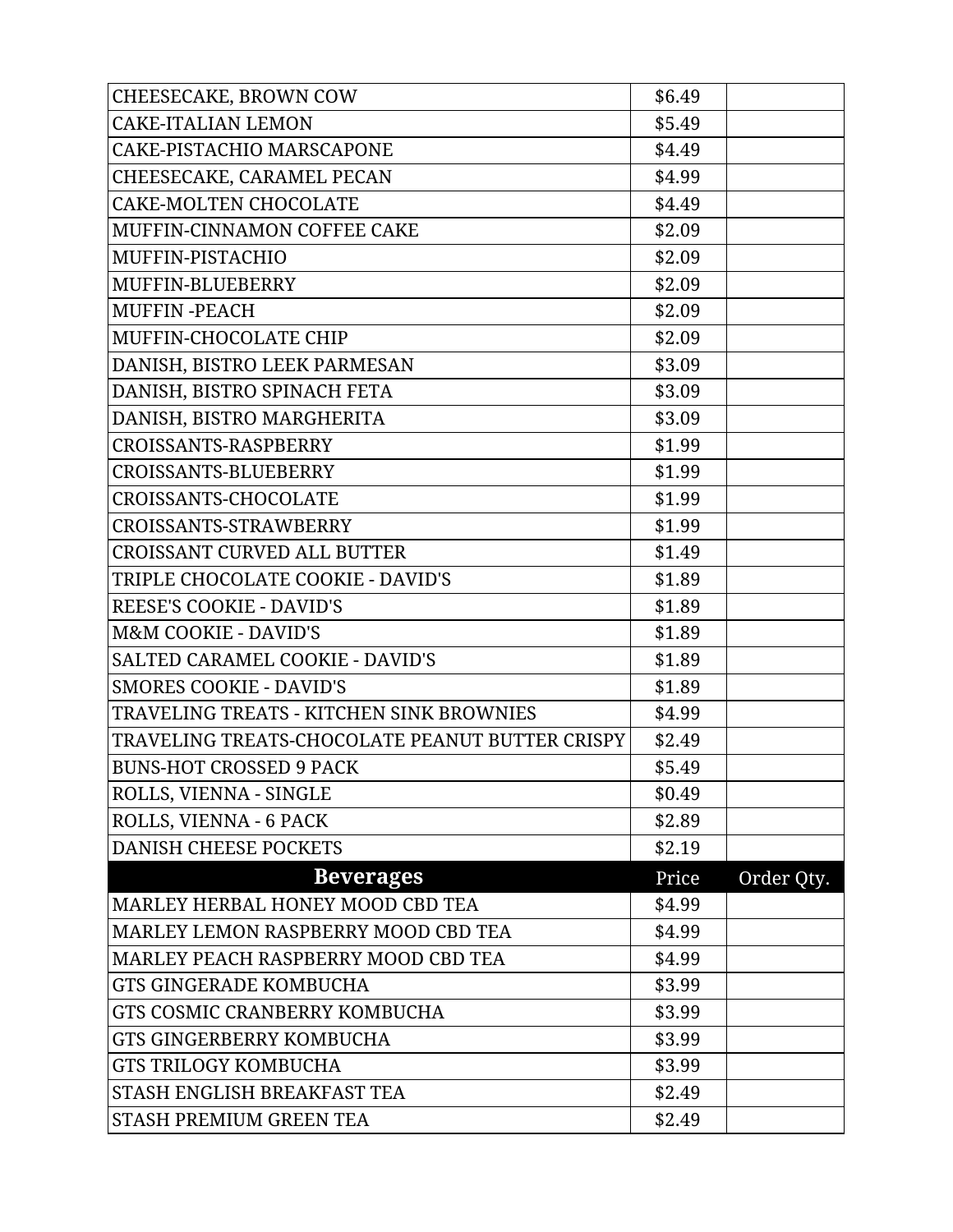| <b>COKE CAN</b>                               | \$1.19  |            |
|-----------------------------------------------|---------|------------|
| <b>DIET COKE CAN</b>                          | \$1.19  |            |
| <b>SPRITE CAN</b>                             | \$1.19  |            |
| <b>CANADA TONIC WATER</b>                     | \$1.99  |            |
| CANADA DRY CLUB SODA                          | \$1.99  |            |
| SAN PELLIGRINO MELOGRANO ARANCIA              | \$1.79  |            |
| SAN PELLIGRINO - ARANCIATA ROSSA - SINGLE CAN | \$1.79  |            |
| SAN PELLIGRINO LIMONATA - SINGLE CAN          | \$1.79  |            |
| SAN PELLIGRINO FICODINDIA E ARANCIA           | \$1.79  |            |
| NESTLE PURE LIFE WATER                        | \$1.19  |            |
| <b>ICE MOUNTAIN SPRING WATER</b>              | \$1.19  |            |
| <b>Cheese</b>                                 | Price   | Order Qty. |
| GRATED ROMANO, - BAG, GLORIOSO'S              | \$8.69  |            |
| <b>GRATED PARMESAN - BAG, GLORIOSO'S</b>      | \$8.69  |            |
| <b>GRATED BLEND - BAG, GLORIOSO'S</b>         | \$8.69  |            |
| <b>GRATED ROMANO - SHAKER, GLORIOSO'S</b>     | \$8.99  |            |
| <b>GRATED PARMESAN - SHAKER, GLORIOSO'S</b>   | \$8.99  |            |
| <b>GRATED BLEND - SHAKER, GLORIOSO'S</b>      | \$8.99  |            |
| <b>CHEDDAR 10 YR - GLORIOSO'S</b>             | \$12.99 |            |
| <b>CHEDDAR 14 YR - GLORIOSO'S</b>             | \$16.99 |            |
| PARMIGIANO REGGIANO WEDGE - GLORIOSO'S        | \$12.99 |            |
| PECORINO ROMANO WEDGE - GLORIOSO'S            | \$5.99  |            |
| FONTINA WEDGE - GLORIOSO'S                    | \$7.99  |            |
| <b>GRANA PADANO WEDGE - GLORIOSO'S</b>        | \$9.99  |            |
| <b>Condiments &amp; Baking</b>                | Price   | Order Qty. |
| <b>GRANORO FARINA 00</b>                      | \$4.49  |            |
| <b>GRANORO SEMOLINA</b>                       | \$3.99  |            |
| <b>GRANORO FARINA PIZZA FLOUR</b>             | \$4.49  |            |
| <b>CAPUTO CHEF'S FARINA "00"</b>              | \$3.99  |            |
| CAPUTO FARINA OO                              | \$3.49  |            |
| CAPUTO SEMOLINA RIMANCIATA                    | \$4.49  |            |
| DOMINO GRANULATED SUGAR                       | \$3.99  |            |
| <b>DOMINO BROWN SUGAR</b>                     | \$2.49  |            |
| <b>DOMINO POWDERED SUGAR</b>                  | \$2.49  |            |
| ARM & HAMMER BAKING SODA                      | \$1.49  |            |
| <b>CALUMET BAKING POWDER</b>                  | \$3.99  |            |
| PAM COOKING SPRAY                             | \$4.99  |            |
| HEINZ ORGANIC KETCHUP                         | \$3.49  |            |
| <b>ITALIAN LEMON JUICE</b>                    | \$1.49  |            |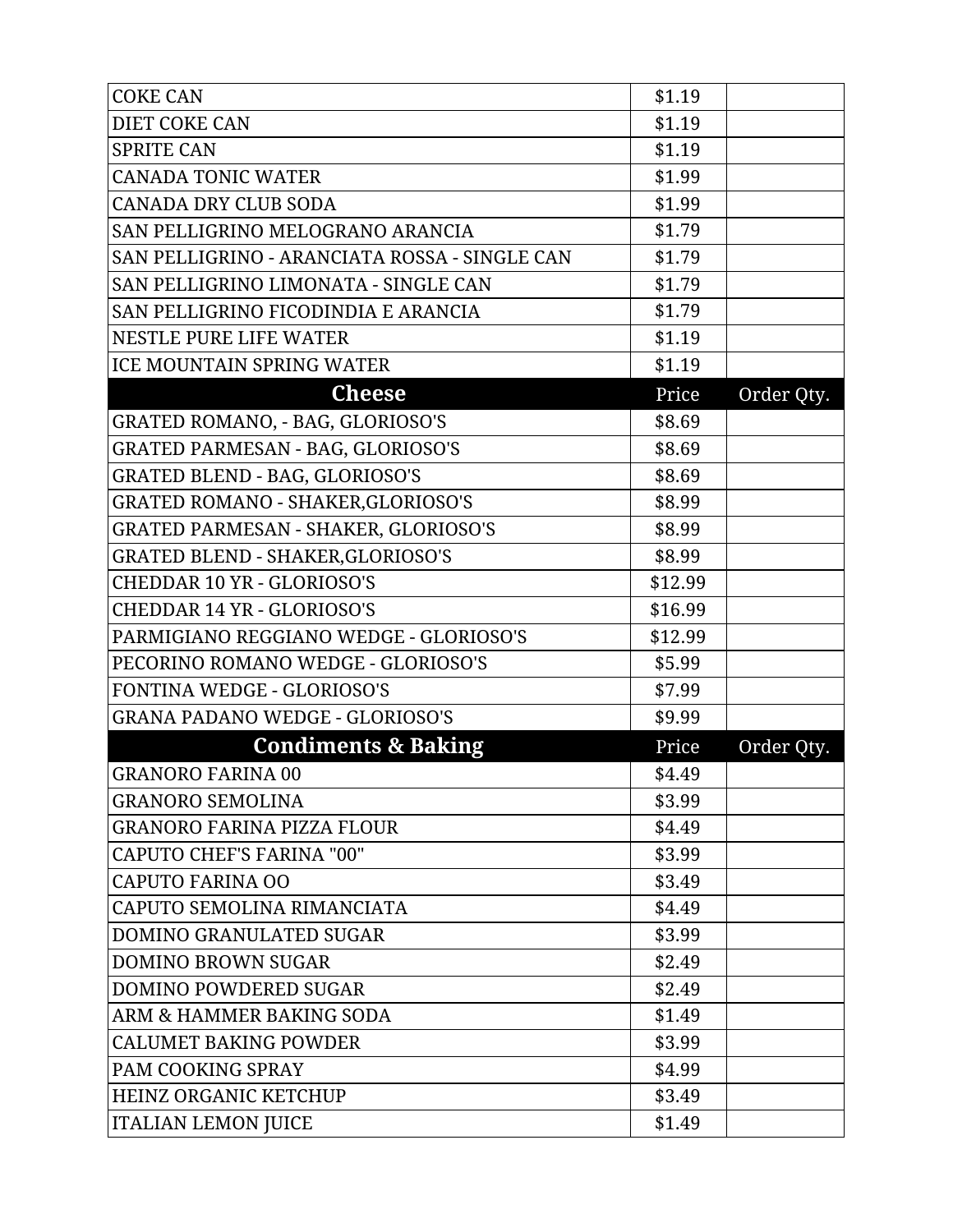| <b>ITALIAN LIME JUICE</b>                       | \$1.49 |            |
|-------------------------------------------------|--------|------------|
| HELLMANN'S SQUEEZE MAYO                         | \$5.49 |            |
| BORRELLI OLIVES, BLACK SLICED                   | \$2.59 |            |
| <b>WOEBER'S YELLOW MUSTARD</b>                  | \$1.29 |            |
| PHILADELPHIA CREAM CHEESE                       | \$3.99 |            |
| CHEF SAMMY FRESH CHURNED BUTTER GARLIC          | \$4.99 |            |
| CHEF SHAMY BLACK TRUFFLE BUTTER                 | \$4.99 |            |
| <b>MORTON IODIZED SALT</b>                      | \$1.79 |            |
| Dairy / Eggs                                    | Price  | Order Qty. |
| YUPPIE HILL GRADE A EGGS                        | \$3.99 |            |
| DAISY COTTAGE CHEESE                            | \$3.49 |            |
| <b>DAISY SOUR CREAM</b>                         | \$2.99 |            |
| <b>GRASSLAND UNSALTED BUTTER</b>                | \$3.49 |            |
| <b>GRASSLAND SALTED BUTTER</b>                  | \$3.49 |            |
| <b>CALIFIA ALMOND MILK</b>                      | \$4.49 |            |
| <b>KEMPS WHOLE MILK</b>                         | \$4.49 |            |
| <b>KEMPS SKIM MILK</b>                          | \$3.99 |            |
| <b>KEMPS 2% GALLON</b>                          | \$3.99 |            |
| <b>Deli Meats</b>                               | Price  | Order Qty. |
| FIORUCCI PANINO PROSCUITTO & MOZZARELLA         | \$7.49 |            |
| <b>FIORUCCI GENOA SALAME PANINO</b>             | \$7.49 |            |
| CITTERIO SLICED PROSCIUTTO                      | \$6.49 |            |
| <b>Dried Fruits</b>                             | Price  | Order Qty. |
| NATURE'S WILD ORGANIC DRIED FIGS                | \$4.49 |            |
| NATURE'S WILD ORGANIC PITTED DATES              | \$4.49 |            |
|                                                 |        |            |
| NATURE'S WILD ORGANIC APRICOTS                  | \$4.49 |            |
| <b>Household</b>                                | Price  | Order Qty. |
| <b>PARCHMENT PAPER</b>                          | \$1.99 |            |
| PLASTIC WRAP                                    | \$1.99 |            |
| <b>WAX PAPER</b>                                | \$1.99 |            |
| <b>ALUMINUM FOIL</b>                            | \$1.99 |            |
| KLEENEX 70 CT.                                  | \$2.99 |            |
| WHITE SWAN PAPER TOWEL                          | \$1.29 |            |
| WHITE SWAN TOILET TISSUE 4 PK                   | \$4.99 |            |
| POM TOILET TISSUE                               | \$0.79 |            |
| <b>GARBAGE BAGS 7 CT.</b>                       | \$1.99 |            |
| <b>SOFTSOAP WHITE TEA &amp; BERRY HAND SOAP</b> | \$3.49 |            |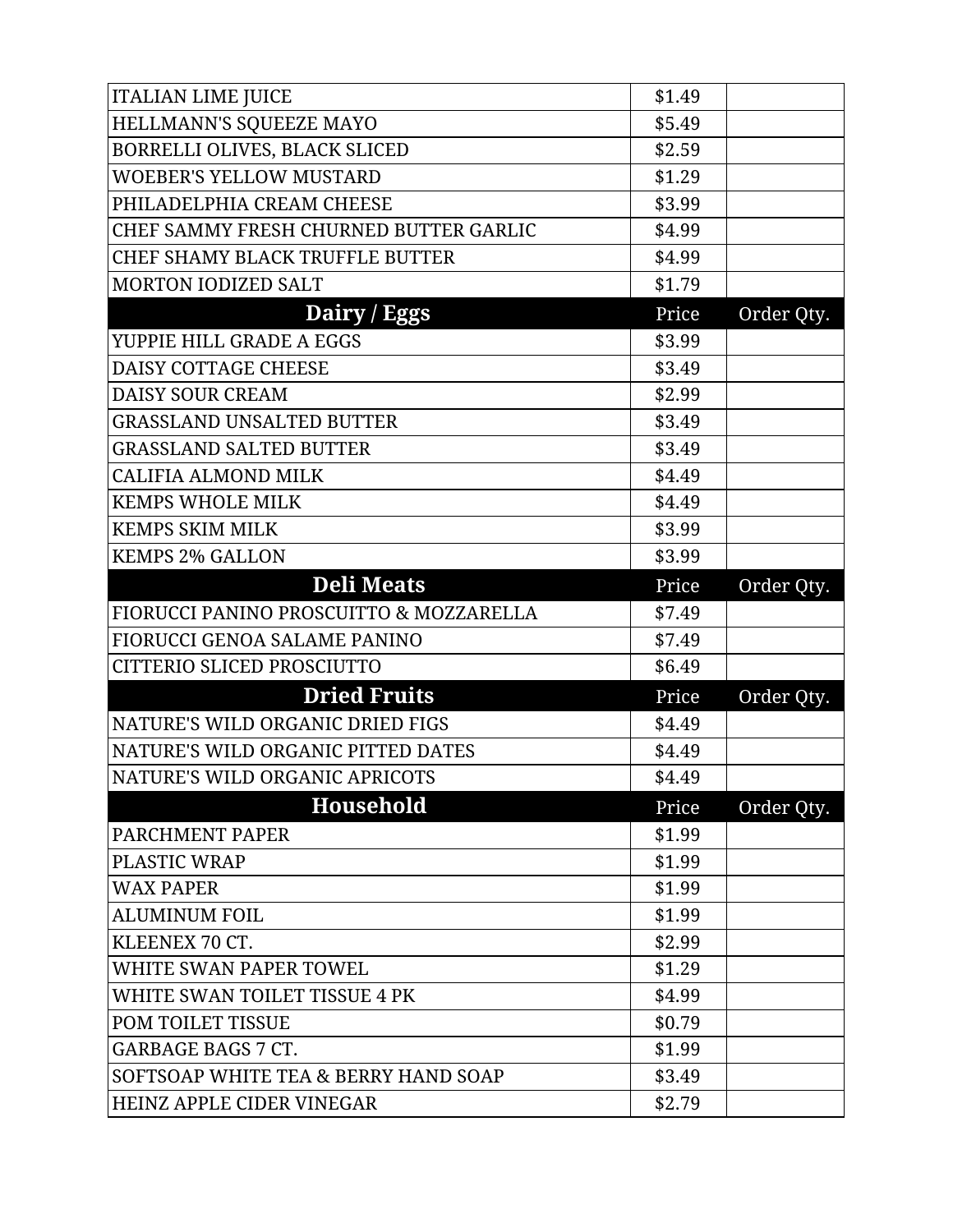| <b>GLORIOSO'S TUSCAN EVOO</b><br>\$12.99<br>\$5.99<br><b>CENTO 100% PURE OLIVE OIL</b><br>\$11.99<br><b>CENTO EVOO</b><br>\$29.99<br><b>Produce</b><br>Price<br>Order Qty.<br>\$0.59<br><b>NAVEL ORANGES</b><br>\$0.69<br>\$0.69<br>\$0.39<br>\$1.99<br>\$1.99<br>\$0.49<br>\$0.59<br><b>ON-THE-VINE TOMATOES</b><br>\$1.29<br>Pasta - Fresh<br>Price<br>Order Qty.<br><b>GLORIOSO'S FRESH FETTUCCINE</b><br>\$4.99<br><b>GLORIOSO'S FRESH EGG LINGUINI</b><br>\$4.99<br><b>GLORIOSO'S FRESH ANGEL HAIR</b><br>\$4.99<br><b>GLORIOSO'S FRESH WHOLE WHEAT LINGUINI</b><br>\$4.99<br><b>GLORIOSO'S FRESH SPINACH LINGUINI</b><br>\$4.99<br><b>GLORIOSO'S FRESH 4 CHEESE TORTELLONI</b><br>\$6.49<br><b>GLORIOSO'S FRESH PARM REGGIANO RAVIOLINI</b><br>\$6.99<br><b>GLORIOSO'S FRESH EGG LASAGNA SHEETS</b><br>\$5.99<br>\$6.99<br>\$6.99<br>\$6.99<br>\$6.99<br>\$6.99<br>GLORIOSO'S 3" ROUND PORT MUSHROOM RAVIOLI<br>\$6.99<br>Pasta - Dried<br>Price<br>Order Qty.<br>\$2.99<br>\$2.99<br>\$4.99<br>\$4.99<br>$2/$ \$2.50<br>\$3.29 | <b>Olive Oil / Balsamic Vinegars</b>    | Price | Order Qty. |
|---------------------------------------------------------------------------------------------------------------------------------------------------------------------------------------------------------------------------------------------------------------------------------------------------------------------------------------------------------------------------------------------------------------------------------------------------------------------------------------------------------------------------------------------------------------------------------------------------------------------------------------------------------------------------------------------------------------------------------------------------------------------------------------------------------------------------------------------------------------------------------------------------------------------------------------------------------------------------------------------------------------------------------------|-----------------------------------------|-------|------------|
|                                                                                                                                                                                                                                                                                                                                                                                                                                                                                                                                                                                                                                                                                                                                                                                                                                                                                                                                                                                                                                       |                                         |       |            |
|                                                                                                                                                                                                                                                                                                                                                                                                                                                                                                                                                                                                                                                                                                                                                                                                                                                                                                                                                                                                                                       | <b>GLORIOSO'S BALSAMIC</b>              |       |            |
|                                                                                                                                                                                                                                                                                                                                                                                                                                                                                                                                                                                                                                                                                                                                                                                                                                                                                                                                                                                                                                       |                                         |       |            |
|                                                                                                                                                                                                                                                                                                                                                                                                                                                                                                                                                                                                                                                                                                                                                                                                                                                                                                                                                                                                                                       |                                         |       |            |
|                                                                                                                                                                                                                                                                                                                                                                                                                                                                                                                                                                                                                                                                                                                                                                                                                                                                                                                                                                                                                                       |                                         |       |            |
|                                                                                                                                                                                                                                                                                                                                                                                                                                                                                                                                                                                                                                                                                                                                                                                                                                                                                                                                                                                                                                       | <b>GALA APPLES</b>                      |       |            |
|                                                                                                                                                                                                                                                                                                                                                                                                                                                                                                                                                                                                                                                                                                                                                                                                                                                                                                                                                                                                                                       |                                         |       |            |
|                                                                                                                                                                                                                                                                                                                                                                                                                                                                                                                                                                                                                                                                                                                                                                                                                                                                                                                                                                                                                                       | <b>LEMONS</b>                           |       |            |
|                                                                                                                                                                                                                                                                                                                                                                                                                                                                                                                                                                                                                                                                                                                                                                                                                                                                                                                                                                                                                                       | <b>BANANAS</b>                          |       |            |
|                                                                                                                                                                                                                                                                                                                                                                                                                                                                                                                                                                                                                                                                                                                                                                                                                                                                                                                                                                                                                                       | <b>ICEBERG LETTUCE</b>                  |       |            |
|                                                                                                                                                                                                                                                                                                                                                                                                                                                                                                                                                                                                                                                                                                                                                                                                                                                                                                                                                                                                                                       | <b>ROMAINE LETTUCE</b>                  |       |            |
|                                                                                                                                                                                                                                                                                                                                                                                                                                                                                                                                                                                                                                                                                                                                                                                                                                                                                                                                                                                                                                       | <b>RUSSET POTATOES</b>                  |       |            |
|                                                                                                                                                                                                                                                                                                                                                                                                                                                                                                                                                                                                                                                                                                                                                                                                                                                                                                                                                                                                                                       | YELLOW ONIONS                           |       |            |
|                                                                                                                                                                                                                                                                                                                                                                                                                                                                                                                                                                                                                                                                                                                                                                                                                                                                                                                                                                                                                                       |                                         |       |            |
|                                                                                                                                                                                                                                                                                                                                                                                                                                                                                                                                                                                                                                                                                                                                                                                                                                                                                                                                                                                                                                       |                                         |       |            |
|                                                                                                                                                                                                                                                                                                                                                                                                                                                                                                                                                                                                                                                                                                                                                                                                                                                                                                                                                                                                                                       |                                         |       |            |
|                                                                                                                                                                                                                                                                                                                                                                                                                                                                                                                                                                                                                                                                                                                                                                                                                                                                                                                                                                                                                                       |                                         |       |            |
|                                                                                                                                                                                                                                                                                                                                                                                                                                                                                                                                                                                                                                                                                                                                                                                                                                                                                                                                                                                                                                       |                                         |       |            |
|                                                                                                                                                                                                                                                                                                                                                                                                                                                                                                                                                                                                                                                                                                                                                                                                                                                                                                                                                                                                                                       |                                         |       |            |
|                                                                                                                                                                                                                                                                                                                                                                                                                                                                                                                                                                                                                                                                                                                                                                                                                                                                                                                                                                                                                                       |                                         |       |            |
|                                                                                                                                                                                                                                                                                                                                                                                                                                                                                                                                                                                                                                                                                                                                                                                                                                                                                                                                                                                                                                       |                                         |       |            |
|                                                                                                                                                                                                                                                                                                                                                                                                                                                                                                                                                                                                                                                                                                                                                                                                                                                                                                                                                                                                                                       |                                         |       |            |
|                                                                                                                                                                                                                                                                                                                                                                                                                                                                                                                                                                                                                                                                                                                                                                                                                                                                                                                                                                                                                                       |                                         |       |            |
|                                                                                                                                                                                                                                                                                                                                                                                                                                                                                                                                                                                                                                                                                                                                                                                                                                                                                                                                                                                                                                       | <b>GLORIOSO'S CHEESE MEDIUM RAVIOLI</b> |       |            |
|                                                                                                                                                                                                                                                                                                                                                                                                                                                                                                                                                                                                                                                                                                                                                                                                                                                                                                                                                                                                                                       | <b>GLORIOSO'S MEAT MEDIUM RAVIOLI</b>   |       |            |
|                                                                                                                                                                                                                                                                                                                                                                                                                                                                                                                                                                                                                                                                                                                                                                                                                                                                                                                                                                                                                                       | <b>GLORIOSO'S CHEESE TORTELLINI</b>     |       |            |
|                                                                                                                                                                                                                                                                                                                                                                                                                                                                                                                                                                                                                                                                                                                                                                                                                                                                                                                                                                                                                                       | <b>GLORIOSO'S MEAT TORTELLINI</b>       |       |            |
|                                                                                                                                                                                                                                                                                                                                                                                                                                                                                                                                                                                                                                                                                                                                                                                                                                                                                                                                                                                                                                       | <b>GLORIOSO'S SPINACH RAVIOLI</b>       |       |            |
|                                                                                                                                                                                                                                                                                                                                                                                                                                                                                                                                                                                                                                                                                                                                                                                                                                                                                                                                                                                                                                       |                                         |       |            |
|                                                                                                                                                                                                                                                                                                                                                                                                                                                                                                                                                                                                                                                                                                                                                                                                                                                                                                                                                                                                                                       |                                         |       |            |
|                                                                                                                                                                                                                                                                                                                                                                                                                                                                                                                                                                                                                                                                                                                                                                                                                                                                                                                                                                                                                                       | DECECCO SPAGHETTI #12                   |       |            |
|                                                                                                                                                                                                                                                                                                                                                                                                                                                                                                                                                                                                                                                                                                                                                                                                                                                                                                                                                                                                                                       | DECECCO PENNE RIGATE #41                |       |            |
|                                                                                                                                                                                                                                                                                                                                                                                                                                                                                                                                                                                                                                                                                                                                                                                                                                                                                                                                                                                                                                       | <b>GAROFALO PAPPARDELLE #1</b>          |       |            |
|                                                                                                                                                                                                                                                                                                                                                                                                                                                                                                                                                                                                                                                                                                                                                                                                                                                                                                                                                                                                                                       | <b>GAROFALO GLUTEN FREE SPAGHETTI</b>   |       |            |
|                                                                                                                                                                                                                                                                                                                                                                                                                                                                                                                                                                                                                                                                                                                                                                                                                                                                                                                                                                                                                                       | DI NONNA GNOCCHI W/POTATO               |       |            |
|                                                                                                                                                                                                                                                                                                                                                                                                                                                                                                                                                                                                                                                                                                                                                                                                                                                                                                                                                                                                                                       | COLUMBIA RUFFLED LASAGNA                |       |            |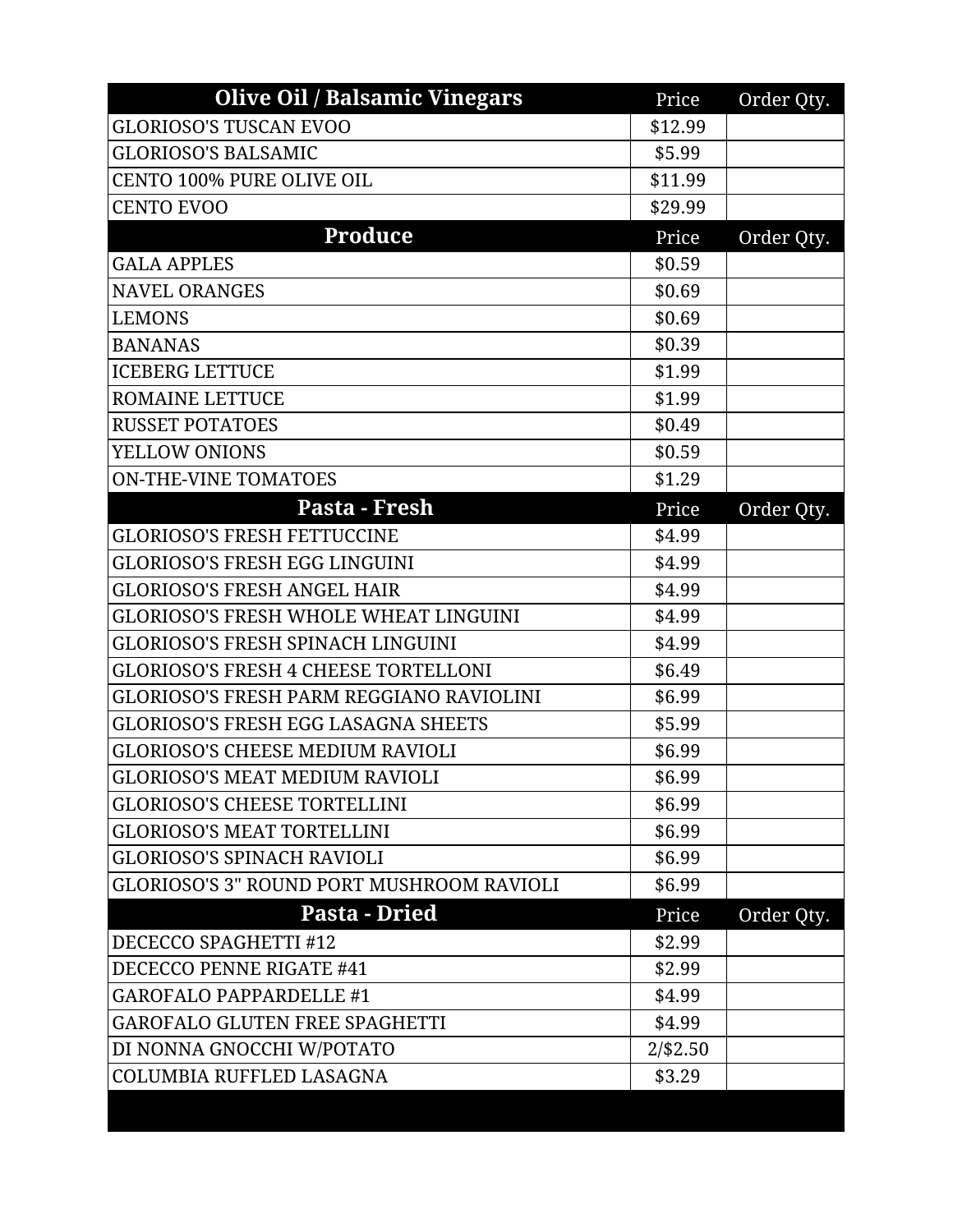| <b>Salad Dressing</b>                          | Price     | Order Qty. |
|------------------------------------------------|-----------|------------|
| <b>GLORIOSO'S BALSAMIC VINAIGRETTE</b>         | $2/$ \$10 |            |
| <b>GLORIOSO'S CAESAR DRESSING</b>              | 2/157     |            |
| <b>GLORIOSO'S PARMESAN RANCH DRESSING</b>      | 2/57      |            |
| <b>GLORIOSO'S GREEK DRESSING</b>               | $2/$ \$7  |            |
| <b>GLORIOSO'S CLASSIC ITALIAN</b>              | 2/57      |            |
| <b>GLORIOSO'S CREAMY ITALIAN</b>               | 2/ \$7    |            |
| <b>Sauces</b>                                  | Price     | Order Qty. |
| <b>GLORIOSO'S BOLOGNESE SAUCE</b>              | \$7.99    |            |
| <b>GLORIOSO'S PUTTANESCA SAUCE</b>             | \$7.99    |            |
| <b>GLORIOSO'S MEAT SAUCE</b>                   | \$6.99    |            |
| <b>GLORIOSO'S MEATLESS SAUCE</b>               | \$5.99    |            |
| <b>GLORIOSO'S PIZZA SAUCE</b>                  | $2/$ \$5  |            |
| <b>GLORIOSO'S MARINARA SAUCE</b>               | \$6.99    |            |
| <b>GLORIOSO'S ARRABBIATA SAUCE</b>             | \$6.99    |            |
| <b>GLORIOSO'S TOMATO CREAM SAUCE</b>           | \$6.99    |            |
| <b>GLORIOSO'S ROASTED GARLIC SAUCE</b>         | \$6.99    |            |
| <b>GLORIOSO'S ALFREDO SAUCE</b>                | \$5.99    |            |
| <b>GLORIOSO'S VODKA SAUCE</b>                  | \$6.99    |            |
| <b>GLORIOSO'S PESTO</b>                        | \$5.99    |            |
| <b>GLORIOSO'S ROASTED ARTICHOKE SAUCE</b>      | \$6.99    |            |
| <b>GLORIOSO'S NORTHERN ITALY ASIAGO SAUCE</b>  | \$7.99    |            |
| <b>GLORIOSO'S SWEET BASIL SAUCE</b>            | \$6.99    |            |
| <b>Seafood</b>                                 | Price     | Order Qty. |
| <b>GENOVA TUNA ALBACORE</b>                    | \$3.99    |            |
| <b>GENOVA TUNA IN OLIVE OIL</b>                | \$3.99    |            |
| CENTO ANCHOVY PASTE                            | \$3.49    |            |
| <b>CENTO BABY CLAMS</b>                        | \$3.89    |            |
| LA MONICA SCUNGILLI                            | \$6.99    |            |
| LA MONICA CLAMS SEA CHOPPED                    | \$3.69    |            |
| <b>ROLAND PLAIN SARDINES IN OLIVE OIL</b>      | \$2.49    |            |
| <b>ROLAND SKINLESS &amp; BONELESS SARDINES</b> | \$3.29    |            |
| <b>ROLAND PREMIUM SMOKES MUSSELS</b>           | \$2.49    |            |
| <b>CENTO ANCHOVIES IN OLIVE OIL</b>            | \$2.29    |            |
| Soups / Grains                                 | Price     | Order Qty. |
| <b>CENTO CHICKEN STOCK</b>                     | \$3.79    |            |
| CENTO ORGANIC VEGETABLE STOCK                  | \$3.79    |            |
| <b>CENTO BEEF STOCK</b>                        | \$3.79    |            |
| ALESSI MILANESE RISOTTO                        | \$3.49    |            |
|                                                |           |            |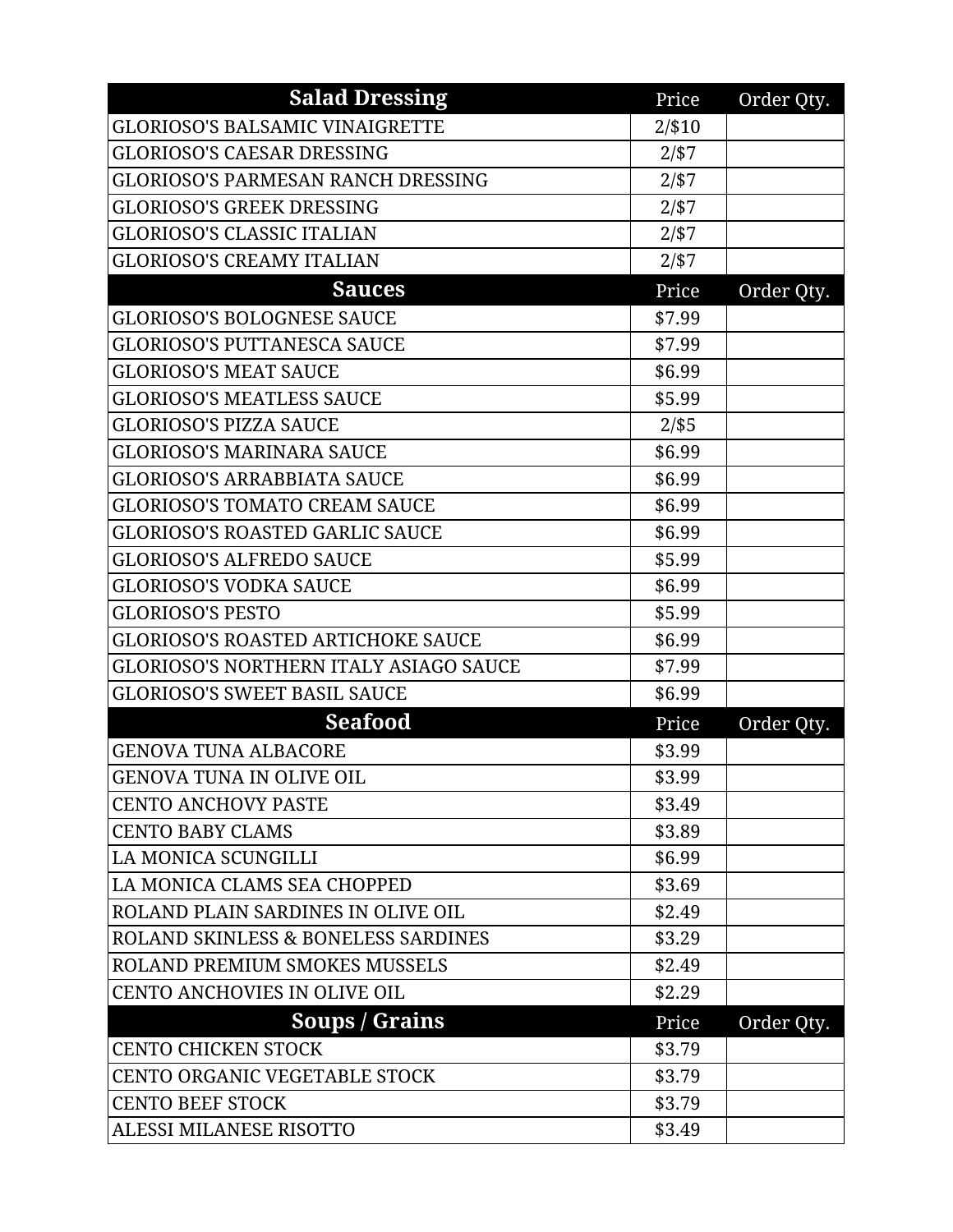| <b>ALESSI FUNGHI RISOTTO</b>                     | \$3.49    |            |
|--------------------------------------------------|-----------|------------|
| <b>ALESSI PORCINI FARRO</b>                      | \$3.49    |            |
| <b>CAMPANINI ARBORIO</b>                         | \$4.99    |            |
| ROLAND FARRO, PEARLED                            | \$5.99    |            |
| <b>ROLAND POLENTA</b>                            | \$3.49    |            |
| <b>ROLAND TRUFFLE MAC &amp; CHEESE</b>           | \$3.99    |            |
| ALESSI BLACK PEPPERCORN W/GRINDER                | \$3.29    |            |
| ALESSI MIXED PEPPERCORNS W/GRINDER               | \$3.29    |            |
| <b>ROLAND NON PAREILLES CAPERS</b>               | \$3.49    |            |
| <b>GLORIOSO'S BREAD CRUMBS</b>                   | 3/\$14.99 |            |
| <b>GLORIOSO'S DIPPING SEASONINGS</b>             | \$4.99    |            |
| <b>GLORIOSO'S DIPPING SEASONING SET</b>          | \$9.99    |            |
| <b>Snacks &amp; Spreads</b>                      | Price     | Order Qty. |
| <b>NUTELLA SPREAD</b>                            | \$4.49    |            |
| PRIMA FRUITTA FOREST BERRIES                     | \$3.29    |            |
| PRIMA FRUTTA RASPBERRY JAM                       | \$3.29    |            |
| <b>MIKE'S HOT HONEY</b>                          | \$12.99   |            |
| <b>DIVINA FIG SPREAD</b>                         | $2/$ \$9  |            |
| <b>DIVINA FIG &amp; COCOA SPREAD</b>             | $2/$ \$9  |            |
| <b>DIVINA SOUR CHERRY SPREAD</b>                 | $2/$ \$9  |            |
| MACY'S ORIGINAL CHEDDAR CHEESE STICKS            | $2/$ \$6  |            |
| MACY'S PARMESAN CHEESE STICK                     | $2/$ \$6  |            |
| <b>MACY'S CHEDDAR &amp; ASIAGO CHEESE CRISPS</b> | $2/$ \$6  |            |
| <b>MACY'S CHEDDAR SCALLION STICKS</b>            | $2/$ \$6  |            |
| MACY'S CHEESECRISPS - ROSEMARY & CHEDDAR         | $2/$ \$6  |            |
| OLINA'S GLUTEN FREE NATURAL CRACKERS             | $2/$ \$4  |            |
| <b>OLINA'S GLUTEN FREE TUMERIC CRACKERS</b>      | $2/$ \$4  |            |
| PAUL & PIPPA SMOKED SEA SALT & PINK PEPPERCORN   |           |            |
| <b>CRACKERS</b>                                  | $2/$ \$9  |            |
| <b>ROUTE 11 DILL PICKLE CHIPS</b>                | \$0.99    |            |
| ROUTE 11 SALT & VINEGAR CHIPS                    | \$0.99    |            |
| ROUTE 11 CHESAPEAKE CRAB CHIPS                   | \$0.99    |            |
| ROUTE 11 SOUR CREAM & CHIVE CHIPS                | \$0.99    |            |
| ROUTE 11 APPALACHIAN SALT & CRACKED PEPPER       | \$0.99    |            |
| <b>ROUTE 11 SWEET POTATO CHIPS</b>               | \$0.99    |            |
| <b>ROUTE 11 MAMA ZUMA'S REVENGE</b>              | \$0.99    |            |
| CHICAGO FLATBREAD ROSEMARY SEA SALT              | \$2.99    |            |
| <b>CHICAGO FLATBREAD SALT &amp; PEPPER</b>       | \$2.99    |            |
| CHICAGO FLATBREAD SUNDRIED TOMATO                | \$2.99    |            |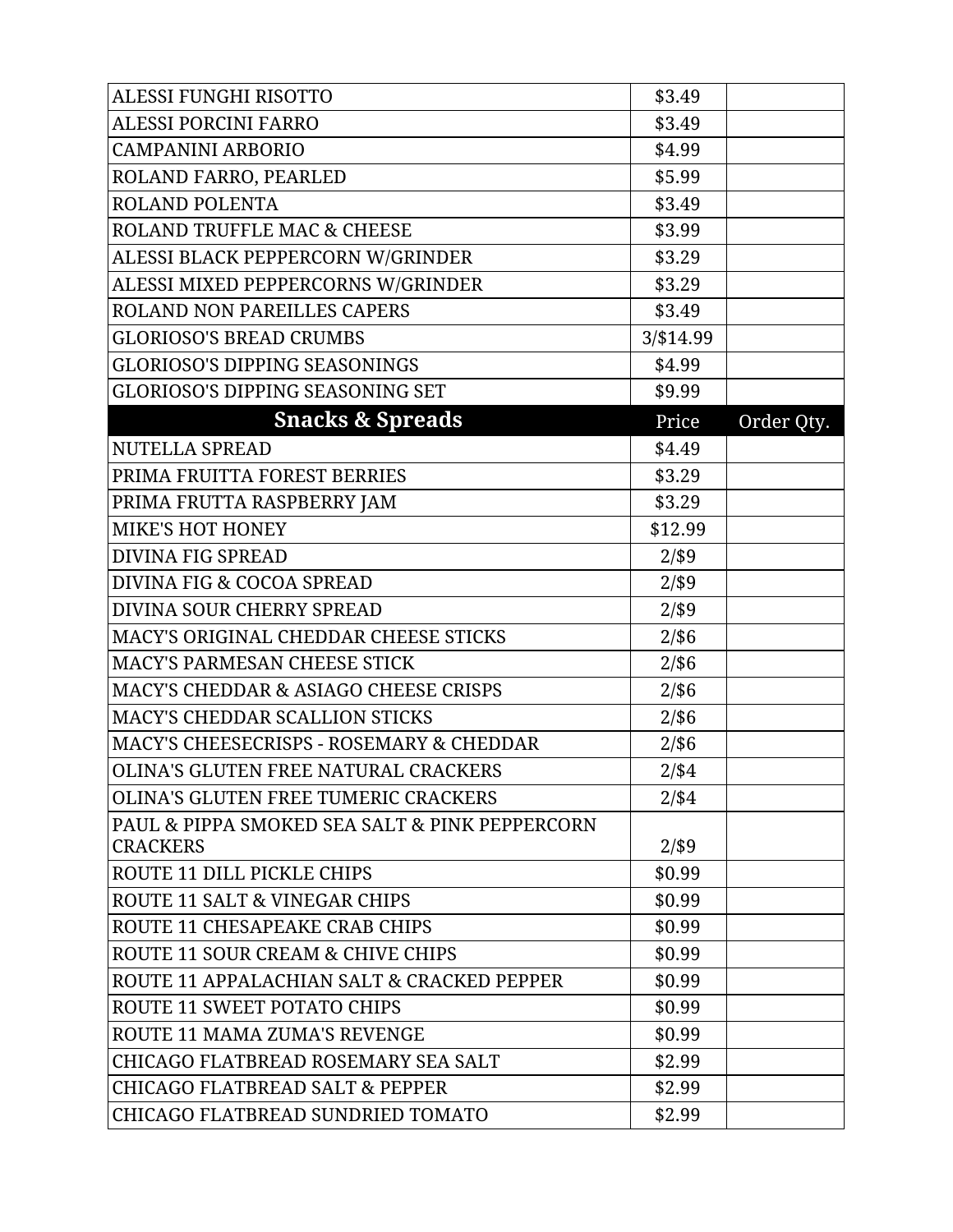| <b>CHICAGO FLATS SEA SALT</b>                       | \$2.99   |            |
|-----------------------------------------------------|----------|------------|
| CHICAGO FLATBREAD ALL FLAVOR                        | \$2.99   |            |
| <b>ALESSI THIN BREADSTICKS</b>                      | \$1.99   |            |
| ASTURI BRUSCHETTINI CLASSIC                         | \$3.99   |            |
| <b>Sweets</b>                                       | Price    | Order Qty. |
| <b>WAFFLE CONE CARAMEL BAR</b>                      | $2/$ \$6 |            |
| MILK CHOCOLATE CANNOLI TRUFFLE BAR                  | $2/$ \$6 |            |
| <b>BALOCCO WAFERS CACAO BAGS</b>                    | \$2.99   |            |
| PERUGINA BACI BAGS                                  | \$6.49   |            |
| <b>LA FLORENTINE TORRONE</b>                        | \$0.50   |            |
| <b>BONOMI AMARETTI</b>                              | \$2.49   |            |
| <b>PASTILLE LICORETTE</b>                           | \$2.49   |            |
| DORA CACAO CROISSANT                                | $2/$ \$6 |            |
| DORA APRICOT CROISSANT                              | $2/$ \$6 |            |
| DORA BI-GUSTO CROISSANT                             | $2/$ \$6 |            |
| <b>BALCONI MINI TIRAMISU</b>                        | \$2.49   |            |
| <b>CHOCOLATE DARK CHOCOLATE &amp; STRAWBERRY</b>    | $2/$ \$5 |            |
| <b>CHOCOLOVE DARK CHOCOLATE CHERRY &amp; CHILES</b> | $2/$ \$5 |            |
| <b>Tomatoes</b>                                     | Price    | Order Qty. |
|                                                     |          |            |
| <b>CENTO CRUSHED TOMATOES</b>                       | \$2.49   |            |
| CENTO ITALIAN CRUSHED TOMATOES BOX                  | \$2.69   |            |
| <b>CENTO DICED TOMATOES BOX</b>                     | \$2.69   |            |
| CENTO PEELED TOM. SAN MARZANO                       | \$5.49   |            |
| <b>CENTO TOMATO PASTE TUBE</b>                      | \$3.49   |            |
| <b>CENTO TOMATO SAUCE</b>                           | \$1.99   |            |
| <b>Wine / Beer / Liquor</b>                         | Price    | Order Qty. |
|                                                     | \$17.99  |            |
| LAKEFRONT BREWERY RIVERWEST STEIN CANS              | \$17.99  |            |
| LAKEFRONT IPA CAN<br><b>PABST CANS</b>              | \$14.99  |            |
| PERONI CANS                                         | \$9.99   |            |
| PRESS VARIETY PACK                                  | \$17.99  |            |
| PRAIRIE MINNESOTA BOOTLEG VODKA                     | \$13.99  |            |
| PRAIRIE CUCUMBER LEMONADE VODKA                     | \$13.99  |            |
| PICCINI CHIANTI                                     | \$9.99   |            |
|                                                     | \$10.99  |            |
| LUCCIO MOSCATO<br><b>LONG LAKE MERLOT</b>           | \$5.49   |            |
| IL TRAMONTO LIMONCELLO                              | \$19.99  |            |
| <b>APEROL APERITIVO</b>                             | \$23.99  |            |